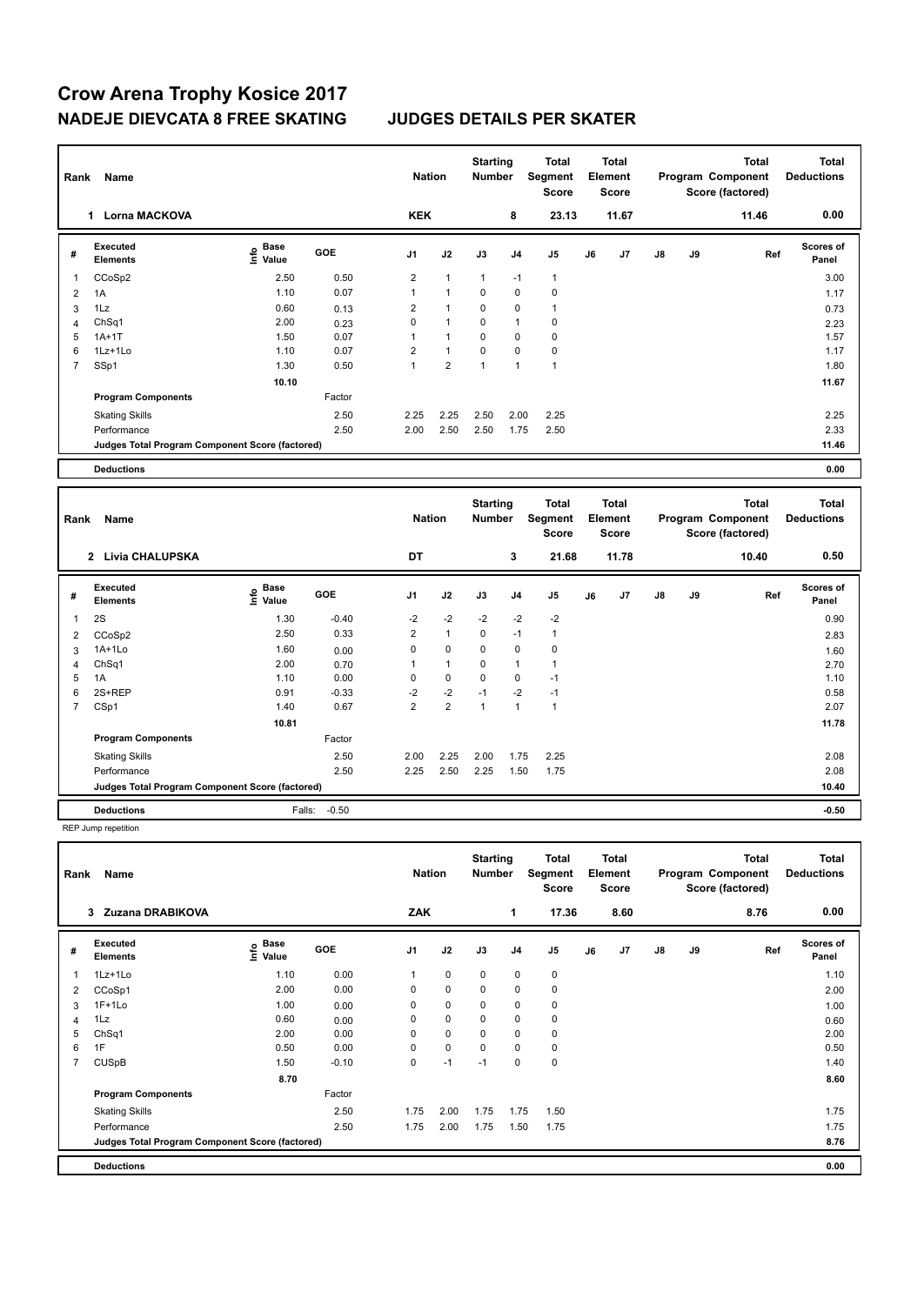# **Crow Arena Trophy Kosice 2017 NADEJE DIEVCATA 8 FREE SKATING JUDGES DETAILS PER SKATER**

| Rank                    | Name                                            |      | <b>Nation</b> |            | <b>Starting</b><br><b>Number</b> | <b>Total</b><br>Segment<br><b>Score</b> | Total<br>Element<br><b>Score</b> |                | Total<br>Program Component<br>Score (factored) |    |      | <b>Total</b><br><b>Deductions</b> |    |       |                           |
|-------------------------|-------------------------------------------------|------|---------------|------------|----------------------------------|-----------------------------------------|----------------------------------|----------------|------------------------------------------------|----|------|-----------------------------------|----|-------|---------------------------|
|                         | <b>Martina VAVRINCOVA</b><br>4                  |      |               |            | <b>ZVM</b>                       |                                         |                                  | 5              | 16.97                                          |    | 6.97 |                                   |    | 10.00 | 0.00                      |
| #                       | Executed<br><b>Elements</b>                     | ١nfo | Base<br>Value | <b>GOE</b> | J <sub>1</sub>                   | J2                                      | J3                               | J <sub>4</sub> | J5                                             | J6 | J7   | $\mathsf{J}8$                     | J9 | Ref   | <b>Scores of</b><br>Panel |
| $\overline{\mathbf{1}}$ | $1Lz+1Lo<<$                                     | <<   | 0.60          | $-0.20$    | $-3$                             | $-2$                                    | $-2$                             | $-2$           | $-2$                                           |    |      |                                   |    |       | 0.40                      |
| 2                       | SSp2                                            |      | 1.60          | 0.17       | $\mathbf{1}$                     | $\mathbf{1}$                            | $\mathbf 0$                      | $\mathbf 0$    | $\mathbf 0$                                    |    |      |                                   |    |       | 1.77                      |
| 3                       | Ch <sub>Sq1</sub>                               |      | 2.00          | 0.70       | 0                                | $\mathbf{1}$                            |                                  | $\overline{1}$ | 1                                              |    |      |                                   |    |       | 2.70                      |
| 4                       | 1F                                              |      | 0.50          | 0.00       | 0                                | 0                                       | 0                                | 0              | 0                                              |    |      |                                   |    |       | 0.50                      |
| 5                       | $1F+1Lo$                                        |      | 1.00          | 0.00       | 0                                | $\mathbf 0$                             | $\mathbf 0$                      | $\mathbf 0$    | 0                                              |    |      |                                   |    |       | 1.00                      |
| 6                       | CCoSp                                           |      | 0.00          | 0.00       |                                  |                                         |                                  |                |                                                |    |      |                                   |    |       | 0.00                      |
| $\overline{7}$          | 1Lz                                             |      | 0.60          | 0.00       | 0                                | $\mathbf 0$                             | 0                                | $\overline{1}$ | $\mathbf 0$                                    |    |      |                                   |    |       | 0.60                      |
|                         |                                                 |      | 6.30          |            |                                  |                                         |                                  |                |                                                |    |      |                                   |    |       | 6.97                      |
|                         | <b>Program Components</b>                       |      |               | Factor     |                                  |                                         |                                  |                |                                                |    |      |                                   |    |       |                           |
|                         | <b>Skating Skills</b>                           |      |               | 2.50       | 1.75                             | 2.00                                    | 2.00                             | 2.00           | 2.00                                           |    |      |                                   |    |       | 2.00                      |
|                         | Performance                                     |      |               | 2.50       | 2.00                             | 2.00                                    | 2.00                             | 1.75           | 2.00                                           |    |      |                                   |    |       | 2.00                      |
|                         | Judges Total Program Component Score (factored) |      |               |            |                                  |                                         |                                  |                |                                                |    |      |                                   |    |       | 10.00                     |
|                         | <b>Deductions</b>                               |      |               |            |                                  |                                         |                                  |                |                                                |    |      |                                   |    |       | 0.00                      |

<< Downgraded jump

| Rank           | Name                                            |      | <b>Nation</b>        |            | <b>Starting</b><br><b>Number</b> | Total<br>Segment<br><b>Score</b> | Total<br>Element<br><b>Score</b> |                |                |    | <b>Total</b><br>Program Component<br>Score (factored) | <b>Total</b><br><b>Deductions</b> |    |      |                           |
|----------------|-------------------------------------------------|------|----------------------|------------|----------------------------------|----------------------------------|----------------------------------|----------------|----------------|----|-------------------------------------------------------|-----------------------------------|----|------|---------------------------|
|                | 5<br><b>Katarina FERENCOVA</b>                  |      |                      |            | <b>POK</b>                       |                                  |                                  | 6              | 15.90          |    | 7.97                                                  |                                   |    | 7.93 | 0.00                      |
| #              | Executed<br><b>Elements</b>                     | lnfo | <b>Base</b><br>Value | <b>GOE</b> | J <sub>1</sub>                   | J2                               | J3                               | J <sub>4</sub> | J <sub>5</sub> | J6 | J <sub>7</sub>                                        | $\mathsf{J}8$                     | J9 | Ref  | <b>Scores of</b><br>Panel |
| 1              | $1F+1Lo$                                        |      | 1.00                 | 0.00       | 0                                | $\mathbf 0$                      | 0                                | 0              | 0              |    |                                                       |                                   |    |      | 1.00                      |
| 2              | CCoSpB                                          |      | 1.70                 | 0.00       | $-1$                             | $\mathbf 0$                      | $\mathbf 0$                      | $\mathbf 0$    | 0              |    |                                                       |                                   |    |      | 1.70                      |
| 3              | $1Lz+1Lo$                                       |      | 1.10                 | $-0.10$    | $-1$                             | $-1$                             | $-1$                             | 0              | $-1$           |    |                                                       |                                   |    |      | 1.00                      |
| 4              | ChSq1                                           |      | 2.00                 | 0.00       | 0                                | 0                                | 0                                | 1              | 0              |    |                                                       |                                   |    |      | 2.00                      |
| 5              | 1F                                              |      | 0.50                 | 0.00       | $\Omega$                         | $\mathbf 0$                      | $\Omega$                         | $\mathbf 0$    | 0              |    |                                                       |                                   |    |      | 0.50                      |
| 6              | SSp1                                            |      | 1.30                 | 0.17       |                                  |                                  | $\Omega$                         | 0              | 0              |    |                                                       |                                   |    |      | 1.47                      |
| $\overline{7}$ | 1Lze                                            | e    | 0.50                 | $-0.20$    | $-2$                             | $-2$                             | $-2$                             | $-2$           | $-2$           |    |                                                       |                                   |    |      | 0.30                      |
|                |                                                 |      | 8.10                 |            |                                  |                                  |                                  |                |                |    |                                                       |                                   |    |      | 7.97                      |
|                | <b>Program Components</b>                       |      |                      | Factor     |                                  |                                  |                                  |                |                |    |                                                       |                                   |    |      |                           |
|                | <b>Skating Skills</b>                           |      |                      | 2.50       | 1.50                             | 1.50                             | 1.75                             | 1.50           | 1.50           |    |                                                       |                                   |    |      | 1.50                      |
|                | Performance                                     |      |                      | 2.50       | 1.75                             | 1.75                             | 2.00                             | 1.50           | 1.50           |    |                                                       |                                   |    |      | 1.67                      |
|                | Judges Total Program Component Score (factored) |      |                      |            |                                  |                                  |                                  |                |                |    |                                                       |                                   |    |      | 7.93                      |
|                | <b>Deductions</b>                               |      |                      |            |                                  |                                  |                                  |                |                |    |                                                       |                                   |    |      | 0.00                      |

e Wrong edge ! Not clear edge

| Rank           | Name                                            |         | <b>Nation</b>                             |            | <b>Starting</b><br><b>Number</b> | <b>Total</b><br>Segment<br><b>Score</b> | <b>Total</b><br>Element<br><b>Score</b> |                |                          |    | <b>Total</b><br>Program Component<br>Score (factored) | <b>Total</b><br><b>Deductions</b> |    |      |                           |
|----------------|-------------------------------------------------|---------|-------------------------------------------|------------|----------------------------------|-----------------------------------------|-----------------------------------------|----------------|--------------------------|----|-------------------------------------------------------|-----------------------------------|----|------|---------------------------|
|                | <b>Sona NEMCOVA</b><br>6                        |         |                                           |            | <b>ZVM</b>                       |                                         |                                         | $\overline{7}$ | 14.74                    |    | 6.18                                                  |                                   |    | 8.56 | 0.00                      |
| #              | Executed<br><b>Elements</b>                     |         | $\frac{e}{E}$ Base<br>$\frac{E}{E}$ Value | <b>GOE</b> | J <sub>1</sub>                   | J2                                      | J3                                      | J <sub>4</sub> | J5                       | J6 | J7                                                    | J8                                | J9 | Ref  | <b>Scores of</b><br>Panel |
|                | ChSq1                                           |         | 2.00                                      | 0.00       | 0                                | $\mathbf 0$                             | $\mathbf 0$                             | $\pmb{0}$      | $\mathbf 0$              |    |                                                       |                                   |    |      | 2.00                      |
| 2              | 1Lz+1Lo                                         |         | 1.10                                      | 0.00       | 0                                | $\mathbf 0$                             | 0                                       | 0              | 0                        |    |                                                       |                                   |    |      | 1.10                      |
| 3              | SSp1                                            |         | 1.30                                      | 0.00       | 0                                | $\pmb{0}$                               | $\mathbf 0$                             | $\pmb{0}$      | 0                        |    |                                                       |                                   |    |      | 1.30                      |
| 4              | 1A+SEQ+1Lo*                                     | $\star$ | 0.88                                      | $-0.40$    | $-2$                             | $-2$                                    | $-2$                                    | $-2$           | $-2$                     |    |                                                       |                                   |    |      | 0.48                      |
| 5              | 2S<<                                            | <<      | 0.40                                      | $-0.20$    | $-2$                             | $-2$                                    | $-2$                                    | $-2$           | $-2$                     |    |                                                       |                                   |    |      | 0.20                      |
| 6              | CCoSp                                           |         | 0.00                                      | 0.00       | ٠                                |                                         |                                         |                | $\overline{\phantom{a}}$ |    |                                                       |                                   |    |      | 0.00                      |
| $\overline{7}$ | 1A                                              |         | 1.10                                      | 0.00       | 0                                | $\mathbf 0$                             | $\mathbf 0$                             | $\mathbf 0$    | $\mathbf 0$              |    |                                                       |                                   |    |      | 1.10                      |
|                |                                                 |         | 6.78                                      |            |                                  |                                         |                                         |                |                          |    |                                                       |                                   |    |      | 6.18                      |
|                | <b>Program Components</b>                       |         |                                           | Factor     |                                  |                                         |                                         |                |                          |    |                                                       |                                   |    |      |                           |
|                | <b>Skating Skills</b>                           |         |                                           | 2.50       | 1.75                             | 1.75                                    | 1.75                                    | 1.50           | 1.50                     |    |                                                       |                                   |    |      | 1.67                      |
|                | Performance                                     |         |                                           | 2.50       | 1.75                             | 1.75                                    | 2.00                                    | 1.50           | 1.75                     |    |                                                       |                                   |    |      | 1.75                      |
|                | Judges Total Program Component Score (factored) |         |                                           |            |                                  |                                         |                                         |                |                          |    |                                                       |                                   |    |      | 8.56                      |
|                | <b>Deductions</b>                               |         |                                           |            |                                  |                                         |                                         |                |                          |    |                                                       |                                   |    |      | 0.00                      |

<< Downgraded jump \* Invalid element